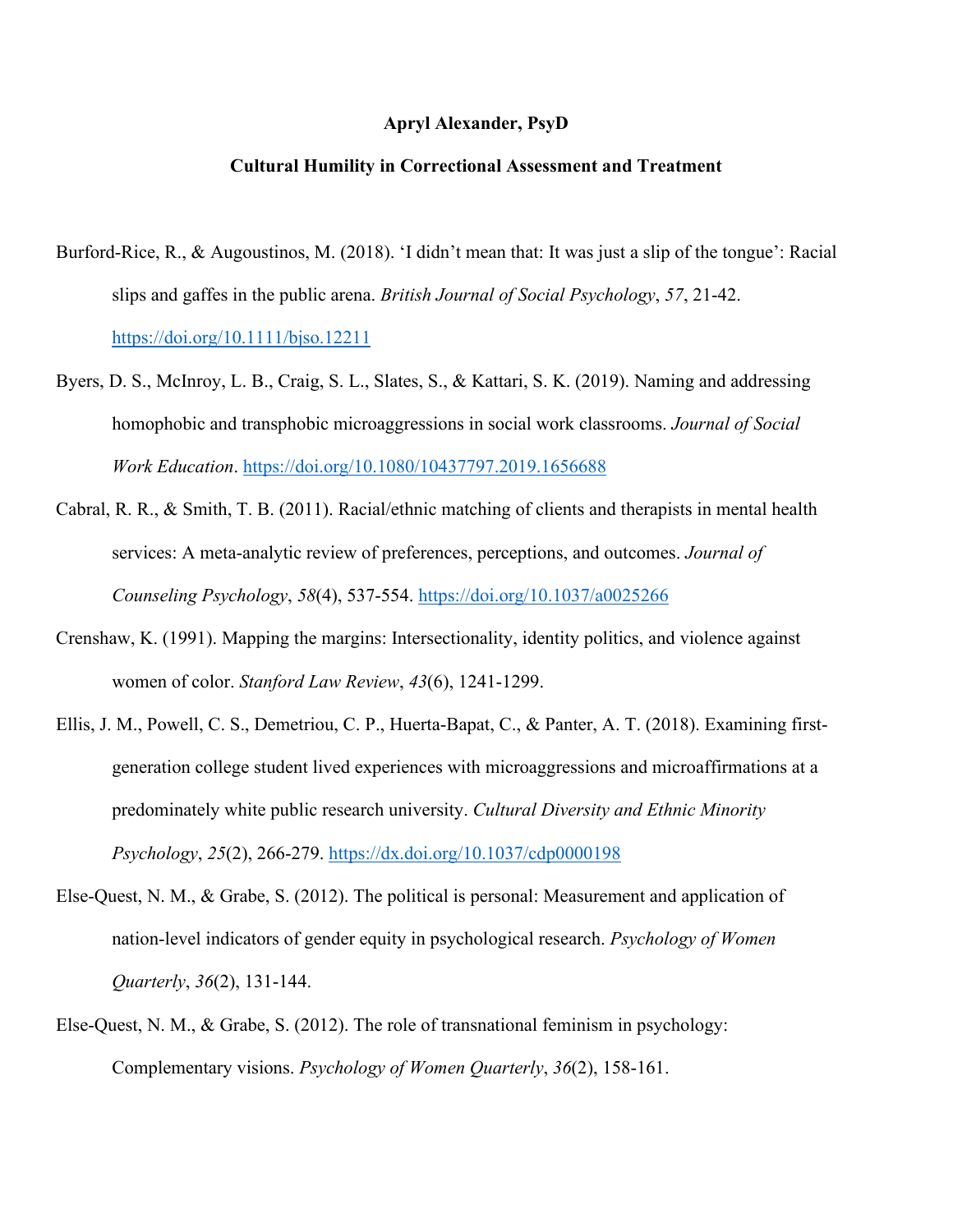- English, D., Lambert, S. F., Tynes, B. M., Bowleg, L., Zea, M. C., & Howard, L. C. (2020). Daily multidimensional racial discrimination among Black U.S. American adolescents. *Journal of Applied Developmental Psychology*, *66*.<https://doi.org/10.1016/j.appdev.2019.101068>
- Gockel, A., & Burton, D. (2013). Can God help? Religion and spirituality among adolescent male sex offenders. *Journal of Child & Adolescent Trauma*, *6*, 274-286.

<https://doi.org/10.1080/19361521.2013.836584>

- Gomez, M. L., Khurshid, A., Freitag, M. B., Lachuk, A. J. (2011). Microaggressions in graduate students' lives: How they are encountered and their consequences. *Teaching and Teacher Education*, *27*, 1189-1199.
- Hicks, J. W. (2004). Ethnicity, race, and forensic psychiatry: Are we color-blind. *Journal of the Academy of Psychiatry and Law*, *32*, 21-33.
- Hernández, P., Carranza, M., & Almeida, R. (2010). Mental health professionals' adaptive responses to racial microaggressions: An exploratory study. *Professional Psychology: Research and Practice*, *41*(3), 202-209.<https://doi.org/10.1037/a0018445>
- Hook, J. N., Davis, D. E., Owen, J., Worthington, E. L., Utsey, S. O. (2013). Cultural humility: Measuring openness to culturally diverse clients. *Journal of Counseling Psychology*, *60*, 353- 366.<https://doi.org/10.1037/a0032595>
- Johnson, S. D., Davis, L. E., & Williams, J. H. (2004). Enhancing social work practice with ethnic minority youth. *Child and Adolescent Social Work Journal*, *21*(6), 611-627.
- Kalmbach, K. C., & Lyons, P. M. (2006). Ethical issues in conducting forensic evaluations. *Applied Psychology in Criminal Justice*, *2*(3), 261-290.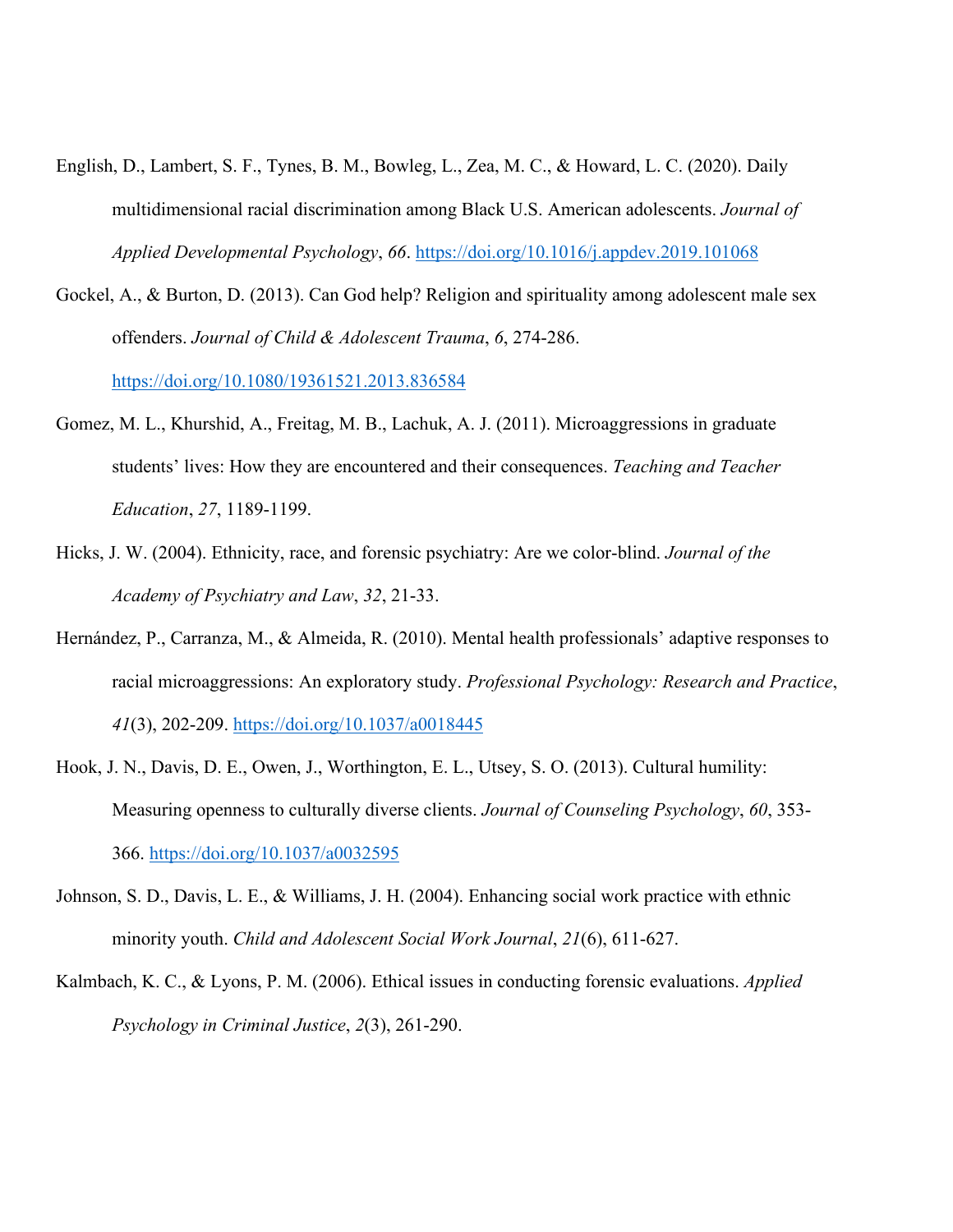- Kirmayer, L. J., Rousseau, C., Jarvis, G. E., & Guzder, J. (2008). The cultural context of clinical assessment. In. A. Tasman, J. Kay, J. A., Lieberman, M. B. First, and M. Maj (Eds). Psychiatry pp. 54-66.
- Kohli, R., & Solórzano, D. G. (2012). Teachers, please learn our names!: Racial microaggressions and the K-12 classroom. *Race, Ethnicity, and Education*, *15*(4), 441-462. <https://doi.org/10.1080/13613324.2012.674026>
- Leguízamo A., Lee, S. C., Jeglic, E. L., & Calkins, C. (2017). Utility of the Static-99 and Static-99R with Latino sex offenders. *Sexual Abuse*, *29*(8), 765-785. <https://doi.org/10.1177/1079063215618377>
- Moody, A. T., & Lewis, J. A. (2019). Gendered racial microaggressions and traumatic stress symptoms among Black women. *Psychology of Women Quarterly* <https://doi.org/10.1177/0361684319828288>
- Owen, J. (2013). Early career perspectives on psychotherapy research and practice: Psychotherapist effects, multicultural orientation, and couple interventions. *Psychotherapy*, *50*(4), 496-502.
- Owen, J., Tao, K. W., Imel, Z. E., Wampold, B. E., Rodolfa, E. (2014). Addressing racial and ethnic microaggressions in therapy. *Professional Psychology: Research and Practice*, *45*(4), 283-290. <https://doi.org/10.1037/a0037420>
- Patel, K., & Lord, A. (2001). Ethnic minority sex offenders' experiences of treatment. *The Journal of Sexual Aggression*, *7*(1), 40-50.
- Parker, G. (2016). Come see the bias inherent in the system! *Journal of the Academy of Psychiatry and Law*, *44*, 411-414.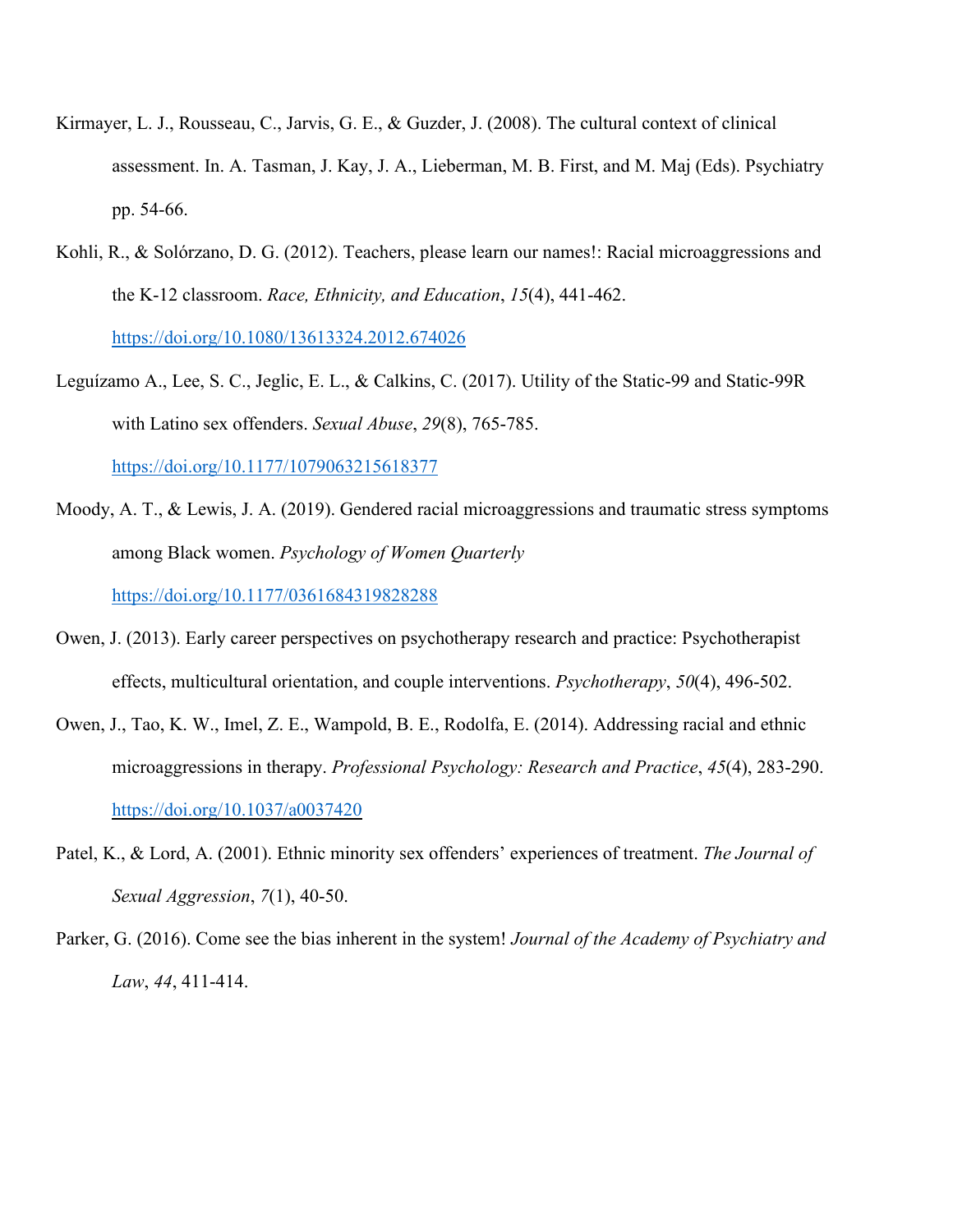- Perlin, M. L., & McClain, V. (2009). "Where souls are forgotten": Cultural competencies, forensic evaluations, and international human rights. *Psychology, Public Policy, and Law*, *15*(4), 257- 277. <https://doi.org/10.1037/a0017233>
- Platt, L. F. (2013). Sexual orientation microaggressions and the experience of sexual minorities. *Journal of Homosexuality*, *60*, 1011-1034.<https://doi.org/10.1080/00918369.2013.774878>
- Shelton, K., & Delgado-Romero, E. A. (2011). Sexual orientation microaggressions: The experience of lesbian, gay, bisexual, and queer clients in psychotherapy. *Journal of Counseling Psychology*, *58*(2), 210-221.<https://doi.org/10.1037/a0022251>
- Slife, B. D., & Reber, J. S. (2009). Is there a pervasive implicit bias against theism in psychology? *Journal of Theoretical and Philosophical Psychology*, *29*(2), 63-79. <https://doi.org/10.1037/a0016985>
- Sue, S. (1998). In search of cultural competence in psychotherapy and counseling. *American Psychologist*, *53*, 440-448.<https://doi.org/10.1037/0003-066X.53.4.440>
- Sue, D. W., Alsaidi, S., Awad, M. N., Glaeser, E., Calle, C. Z., & Mendez, N. (2019). Disarming racial microaggressions: Microintervention strategies for targets, white allies, and bystanders. *American Psychologist*, *74*(1), 128-142.<https://dx.doi.org/10.1037/amp0000296>
- Sue, D. W., Capodilupo, C. M., & Holder, A. M. B. (2008). Racial microaggressions in the life experience of Black Americans. *Professional Psychology: Research and Practice*, *39*(3), 329- 336. https://doi.org/10.1037/0735-7028.39.3.329
- Sue, D. W., Capodilupo, C. M., Torino, G. C., Bucceri, J. M., Holder, A. M. B., Nadal, K. L., & Esquilin, M. (2007). Racial microaggressions in everyday life: Implications for clinical practice. *American Psychologist*, *62*(4), 271-286.<https://doi.org/10.1037/0003-006X.62.4.271>